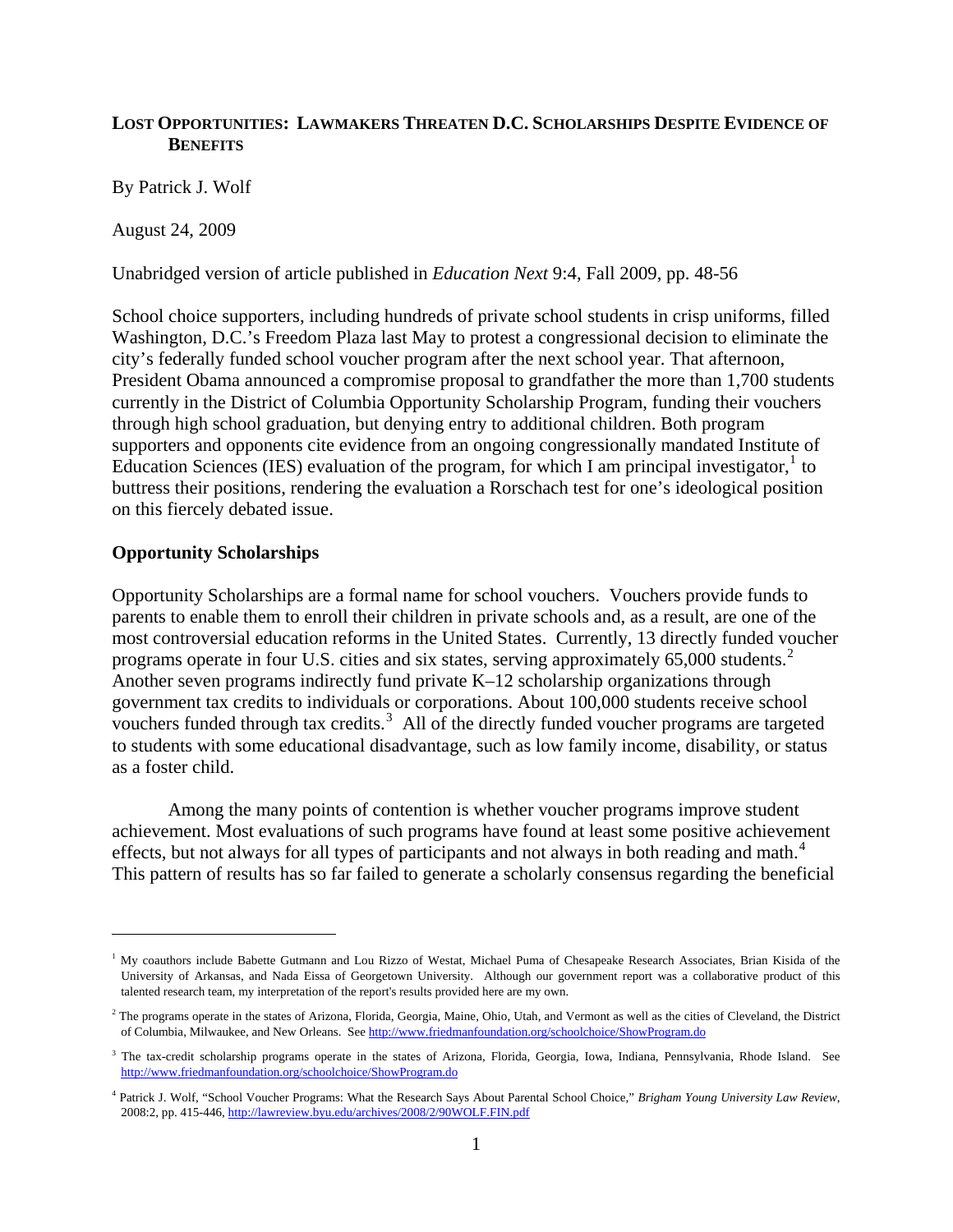effects of school vouchers on student achievement. The policy and academic communities seek more definitive guidance.

 Nineteen of the 20 school voucher programs in the U.S. are funded by state and local governments. The OSP is the only federal voucher initiative. Established in 2004 as part of compromise legislation that also included new spending on charter and traditional public schools in the District of Columbia, the OSP is a means-tested program. Initial eligibility is limited to K– 12 students in D.C. with family incomes at or below 185 percent of the poverty line. Congress has appropriated \$14 million annually to the program, enough to support about 1,700 students at the maximum voucher amount of \$7,500. The voucher covers most or all of the costs of tuition, transportation, and educational fees at any of the 66 D.C. private schools that have participated in the program. By the spring of 2008, a total of 5,331 eligible students had applied for the limited number of Opportunity Scholarships. Recipients are selected by lottery, with priority given to students applying to the program from public schools in need of improvement (SINI) under No Child Left Behind.

 The Institute of Education Sciences (IES) in the U.S. Department of Education released the third-year impact evaluation of the Opportunity Scholarship Program (OSP) in March 2009. The results showed students who participated in the program performed at significantly higher levels in reading than the students in an experimental control group. Here are the study findings and my own interpretation of what they mean.

#### **Study Background**

Our evaluation of the OSP uses the most rigorous research method available for determining the impact of this school choice program. Parents who seek schooling options for their children are likely to be highly motivated to promote their children's educational success. That high level of parental motivation that leads parents to participate in school choice programs probably also contributes to greater student achievement over time, leading to what we call "self-selection bias" in the research world.

 To ensure that parent motivation does not bias studies of school choice programs, researchers over the past decade have focused on evaluating them using experimental research designs called Randomized Control Trials (RCTs). With an RCT design, a group of students that all qualify for a voucher or scholarship program and whose parents are equally motivated to exercise school choice are subject to a scholarship lottery. The students who win the lottery become the experimental "treatment" group. The students who lose the lottery become the experimental control group. Since only a school voucher and mere chance distinguish the treatment students from their control counterparts, any subsequent difference in student outcomes for the treatment students can be reliably attributed to the voucher intervention. That is, the outcomes from the control group represent what would have happened to the treatment group absent the program, and the treatment impact is therefore the treatment outcomes minus the control outcomes. Because of the rigor of experimental designs they are often dubbed the "gold standard" for policy evaluations and are widely used to evaluate the efficacy of medical drugs and procedures prior to such treatments being made available to the public.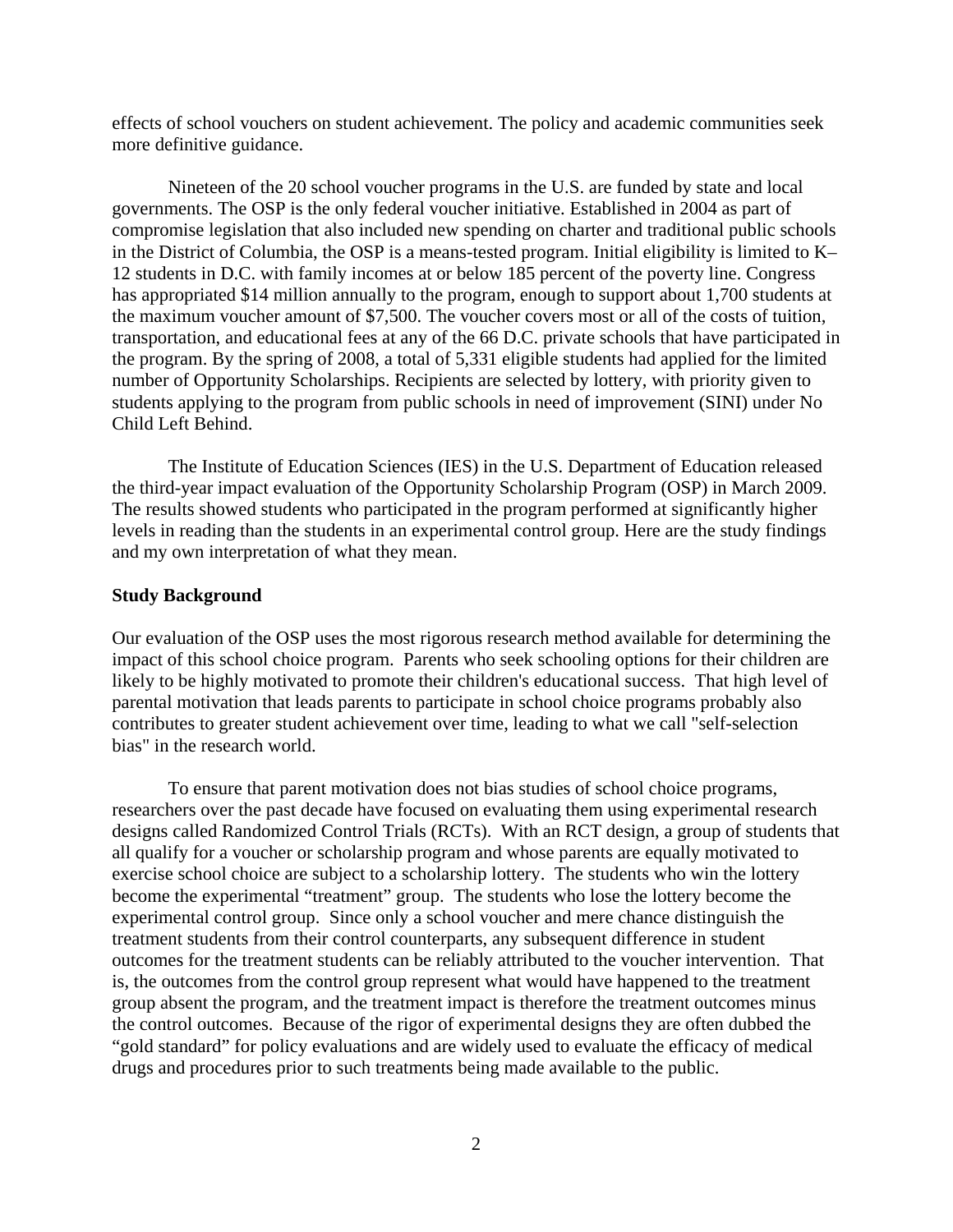#### **Student and School Participation**

Two cohorts of students were followed for purposes of this evaluation. All of the students were attending public schools or rising Kindergartners at the time of application. Cohort 1 consisted of 492 students entering grades 6-12 in 2004. Cohort 2 consisted of 1,816 students entering grades K-12 in 2005. The characteristics and outcomes of these two groups, combined into an impact sample of 2,308 students by lagging the Cohort 1 outcomes by one year, have been the focus of our impact evaluation. At total of 1,387 students in the impact sample won the scholarship lottery and were thereby assigned to the treatment group, while the remaining 921 students who did not win the lottery were thereby assigned to the control group. Over the five years of program operation, other students have received scholarships without having to go through the lottery. These students were not included in the rigorous impact evaluation because no appropriate comparison group is available for them.

 Evidence from the study confirms that the OSP serves a highly disadvantaged group of DC students. Descriptive information from the first two annual reports about program participation indicates that over 90 percent of students are African American and nine percent are Hispanic. Their family incomes averaged less than \$20,000 in the baseline year in which they applied for the program. Overall, participating students were performing well below national norms in reading and math when they applied to the program. Forty-four percent of students in both cohorts were attending a public school designated as "in need of improvement" (SINI) between 2003 and 2005.

 The Opportunity Scholarship Program is designed to facilitate the enrollment of lowincome District students in private schools of their parents' choosing. It does not and cannot guarantee enrollment in a private school, but the \$7,500 voucher should make such enrollments relatively common among the students who won the scholarship lottery. The eligible students who lost the scholarship lottery and therefore were assigned to the control group still might attend a private school but they would have to do so by drawing upon resources outside of the OSP. At the same time, students in both the scholarship treatment group and the control group have access to a large number of public charter schools in the District.

 The implications of these realities is that, for this evaluation of the OSP, assignment to the treatment group does not necessarily mean private schooling and assignment to the control group does not necessarily mean education in a traditional public school. Members of both the treatment and control groups attended all three types of schools – private, public charter, and traditional public – in year 3 of the voucher experiment, though the proportions that attended each type differed significantly based on whether or not they won the scholarship lottery (figure 1). Almost 72 percent of the students who won the voucher lottery and provided outcome data in year 3 were attending private schools. Only 12 percent of the students who lost the voucher lottery were enrolled in private schools in year 3. Over nine percent of the treatment students chose to attend a public charter school three years after receiving a scholarship offer, compared to almost 34 percent of the control group who opted for that public school choice option. About 19 percent of the treatment group students were enrolled in traditional public schools three years after the scholarship lottery, compared with nearly 54 percent of control group students in such schools.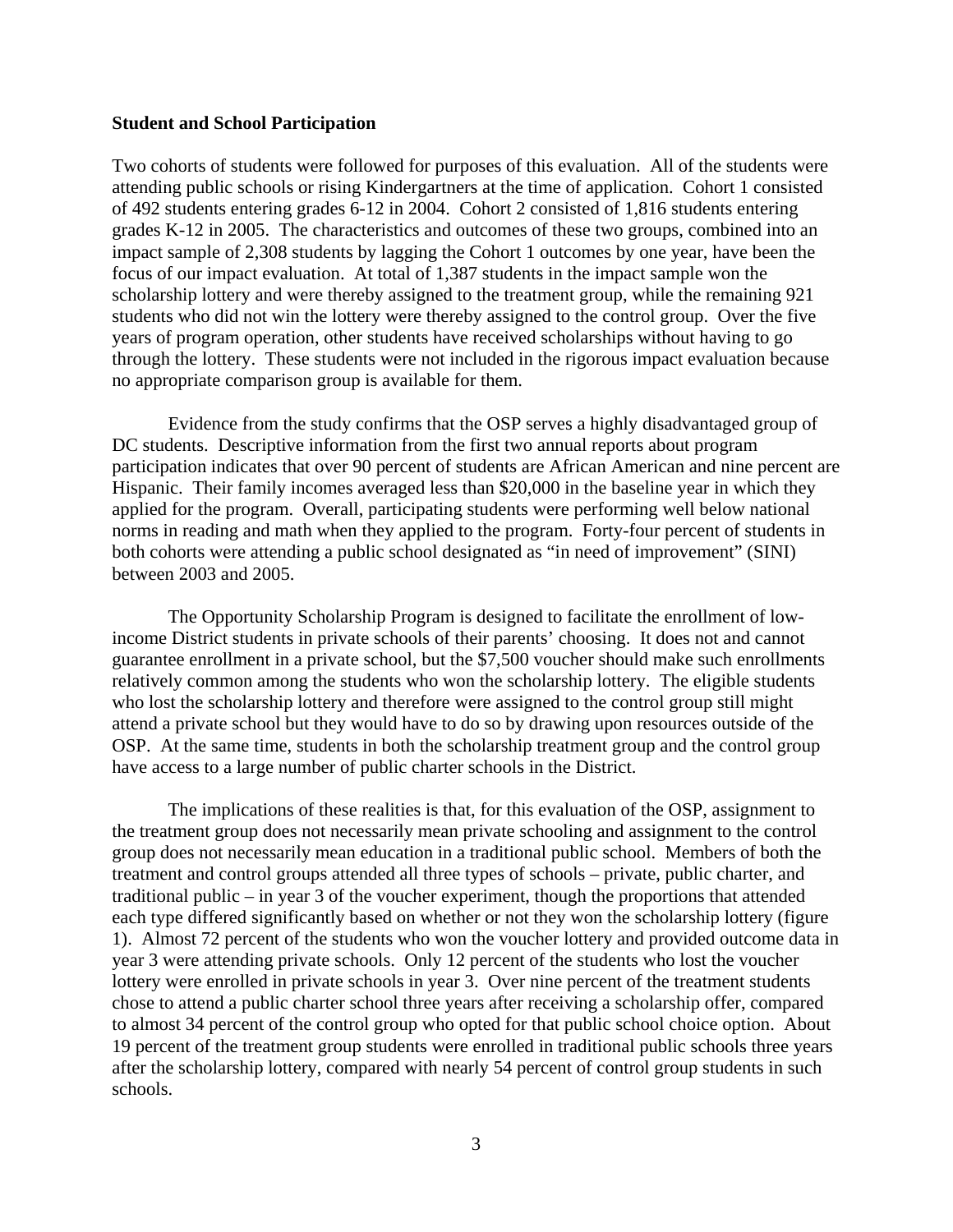I see these data as underscoring that the desire for an alternative to a neighborhood public school was strong for the families who applied to the OSP in 2004 and 2005. About 81 percent of them placed their child in a private or public school of choice three years after winning the scholarship lottery and 46 percent of them did likewise even if they lost the lottery. This was a group of families with a strong motivation to exercise parental school choice.



**Figure 1. Types of Schools Attended by the Treatment and Control Groups in Year 3** 

Source: Wolf et al., *The Evaluation of the DC Opportunity Scholarship Program: Impacts After Three Years* (NCEE 2009- 4050), Washington, DC: National Center for Education Evaluation and Regional Assistance, Institute of Education Sciences, U.S. Department of Education, 2009, Table 2-7.

The enrollment pattern of students in the evaluation also highlights the fact that the comparison of the treatment and control groups in year 3 does not amount to a comparison between "all choice" and "no choice." Instead, it is a comparison of outcomes between a group exercising lots of private school choice and some public school choice with a group exercising a small amount of private school choice and a substantial amount of public school choice. Any differences between the outcomes of the treatment and control groups therefore indicate the incremental impact of adding private school choice through the OSP to the existing schooling options for low-income DC families.

If one's purpose is to evaluate the effects of a specific public policy, such as the OSP, then the comparison of the average outcomes of the treatment and control groups, regardless of what proportion attended which types of school, is most appropriate. A school voucher program cannot force scholarship recipients to use a voucher, nor can it preclude control group students from attending private schools at their own expense. A voucher program only can offer students scholarships that they subsequently may or may not use. Nevertheless, the mere offer of a scholarship, in and of itself, clearly has no impact on the educational outcomes of students. A scholarship could only change the future of a student if it were actually used.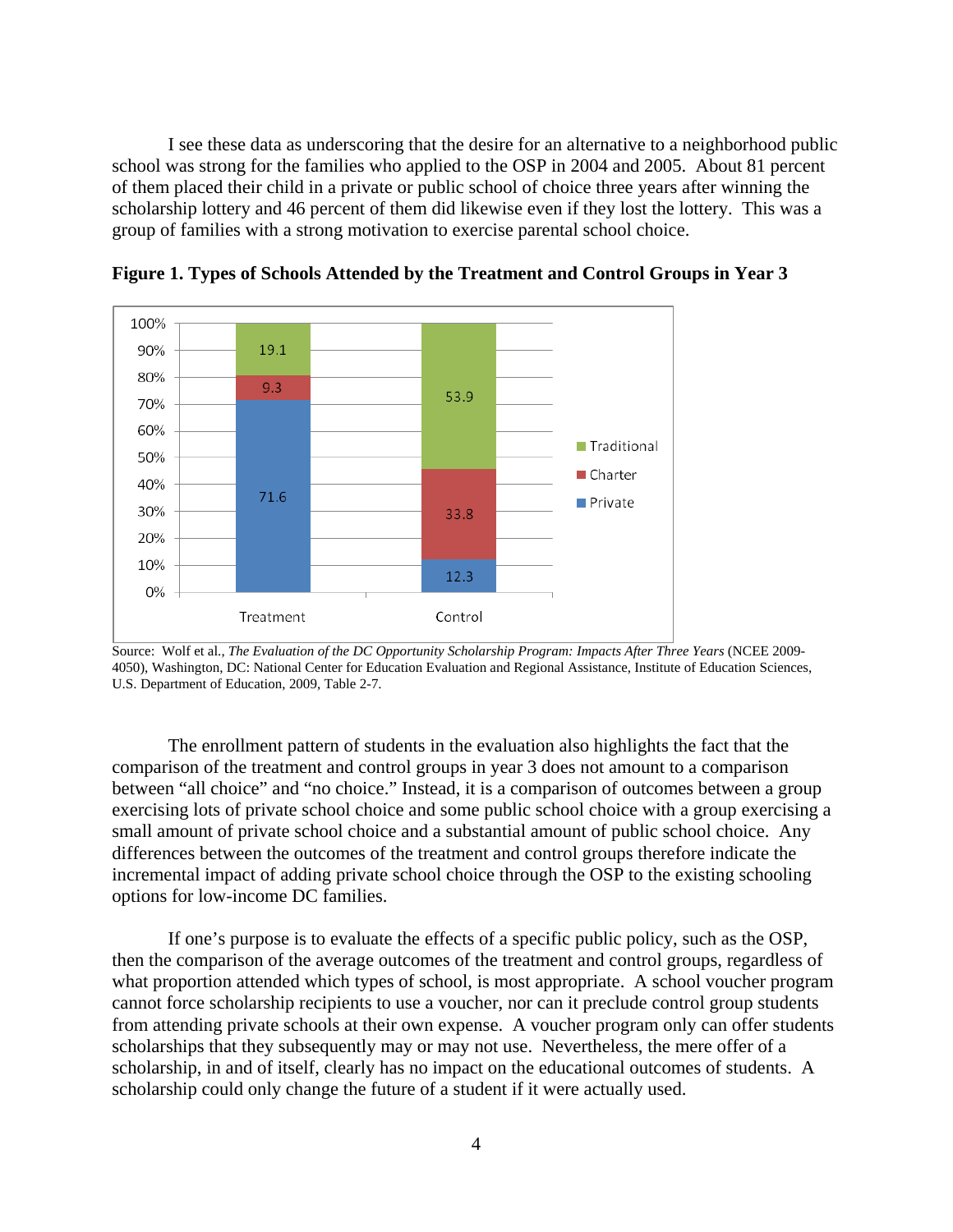Fortunately, two statistical techniques are available that draw upon the unbiased results of the pure experimental analysis of treatment and control group differences. In the opinion of many researchers, including myself, these methodological approaches produce reliable estimates of the average effect of using a voucher compared to not being offered one and the average effect of attending private school with or without a voucher compared to not attending private school. The technique that produces the estimate of the effect of using a voucher is called a Bloom adjustment. Since lottery winners who never used a scholarship could not have been affected by it, the average impact of the voucher program on student outcomes that was generated by the entire sample of treatment students – users and non-users alike – is simply re-scaled by dividing it by the percentage of the treatment group that actually availed themselves of the treatment. For example, if 80 percent of the treatment students used their scholarships at any time since the voucher lottery and the treatment group as a whole averaged test score outcomes that were 4 points higher than the control group, the Bloom-adjusted estimated effect of using a scholarship on test scores would be 4/.8 or 5 points.

The method for estimating the effect of attending versus not attending private schools, called Instrumental Variable (IV) analysis, produces estimates that tend to be larger than Bloomadjusted estimates because they adjust for both non-use of the scholarship by the treatment group and private school attendance by members of the control group. As such, an IV analysis of the effect of private schooling is not an evaluation of a school voucher program *per se* but, instead, is an evaluation of the effect of the condition (private school enrollment) that a voucher program seeks to facilitate. Because such analyses place heavy demands on the underlying data, smaller differences that are found to be statistically significant at the purely experimental stage can end up as larger differences that are not statistically significant when estimated through IV analysis. All three effect estimates – purely experimental, effect of use, and effect of private schooling – are provided in the remainder of this testimony so that individual readers can decide which outcomes are most relevant to their considerations.

#### **The Opportunity Scholarship Program and Student Achievement**

Our analysis of the data after three years of participation in the OSP revealed that the program had a statistically significant positive impact on the test scores of students in reading (table 1). The positive impact of the voucher program on student reading scores after three years amounted to an average gain of 4.5 scale score points across the entire treatment group, 5.3 scale score points for scholarship users in the treatment group, and 7.1 scale score points for attending private versus public school by the third year of the evaluation. These results are statistically significant at the 95 percent confidence level. We know from this study that participating DC students are reading at higher levels as a result of the Opportunity Scholarship Program.

 No statistically significant impacts were observed in math and therefore no estimate of the effect of private schooling on math achievement was attempted by the evaluation team (table 1).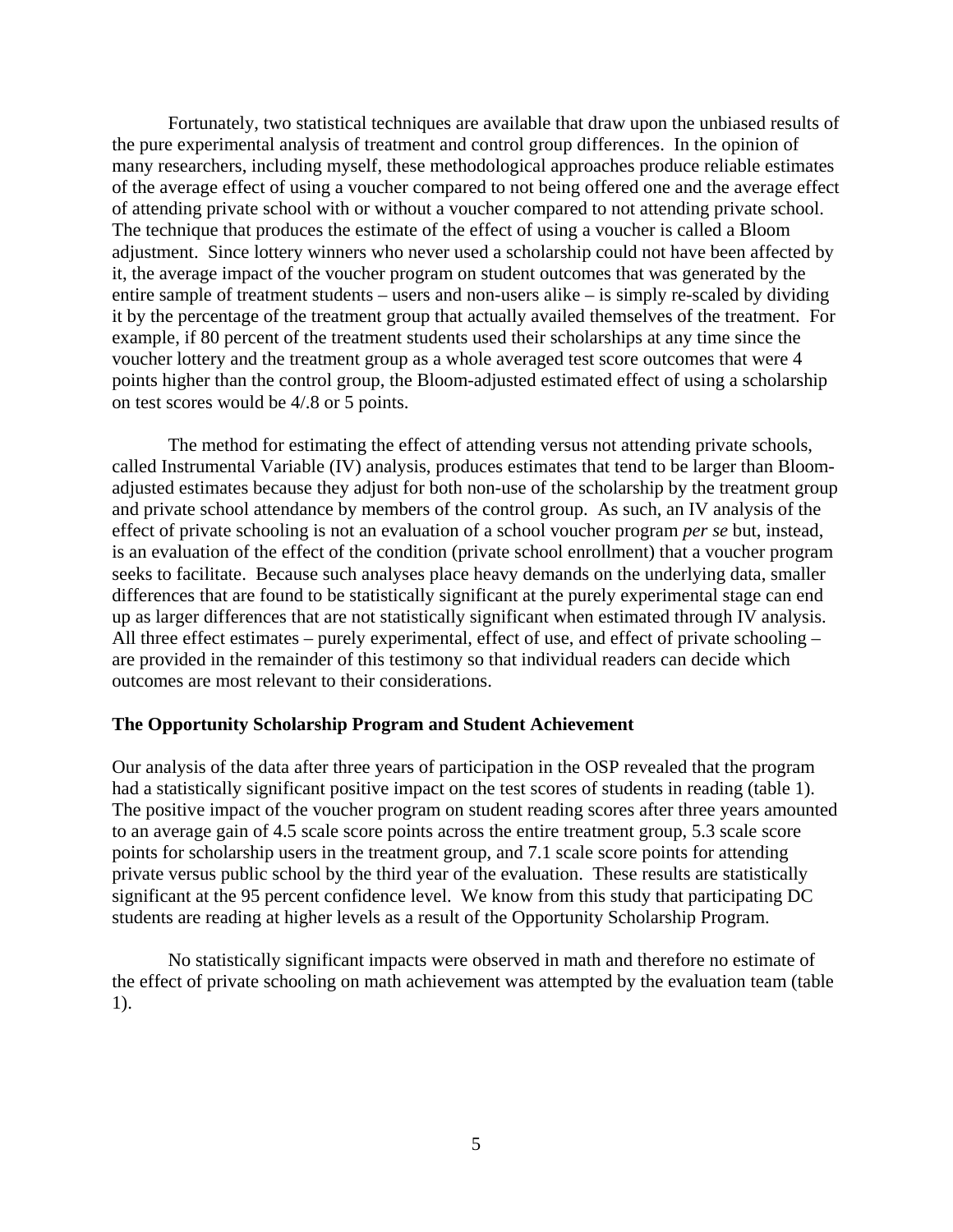#### **Table 1. Year 3 Overall Achievement Impact Estimates of the Scholarship Offer, Use of a Scholarship, and Private Schooling**

|             |                                 |         |                   | Impact of              | <b>Effect of Private</b> |
|-------------|---------------------------------|---------|-------------------|------------------------|--------------------------|
|             | Impact of the Scholarship Offer |         |                   | Scholarship Use        | Schooling                |
|             | Treatment                       | Control | <b>Difference</b> |                        |                          |
| Student     | Group                           | Group   | (Estimated        | <b>Adjusted Impact</b> |                          |
| Achievement | Mean                            | Mean    | Impact)           | Estimate               | <b>IV</b> Estimate       |
| Reading     | 635.4                           | 631.0   | $4.5*$            | $5.3*$                 | $71*$                    |
| Math        | 630.2                           | 629.4   |                   | 1.0                    | NA                       |

\*Statistically significant at the 95 percent confidence level.

SOURCE: Wolf et al., *Evaluation of the DC Opportunity Scholarship Program: Impacts After Three Years…*, Tables 3-2 and E-1.

Examined over time, the experimental impacts of using an Opportunity Scholarship for any length of time appear to show a trend towards larger reading gains cumulating for students in the program (figure 2). Especially when one considers that students who used their scholarship in year 1 needed to adjust to a new and different school environment, the reading impacts of using a scholarship of 1.4 scale score point (not significant) in the first year, 4.0 scale score points (not significant) in the second year, and 5.3 scale score points (significant) in the third year suggest that students are consistently gaining in reading performance relative to their control group peers the longer they experience the OSP. No such trend is apparent regarding math achievement.

## **Figure 2. Experimental Achievement Impacts of Scholarship Use in All Three Years of Evaluation**



\*Statistically significant at the 95 percent confidence level.

SOURCE: Calculated by applying the reported scholarship usage rates to the experimental impacts of the scholarship offer reported in Wolf et al., *Evaluation of the DC Opportunity Scholarship Program: Impacts After Three Years…*, Figure 3-3.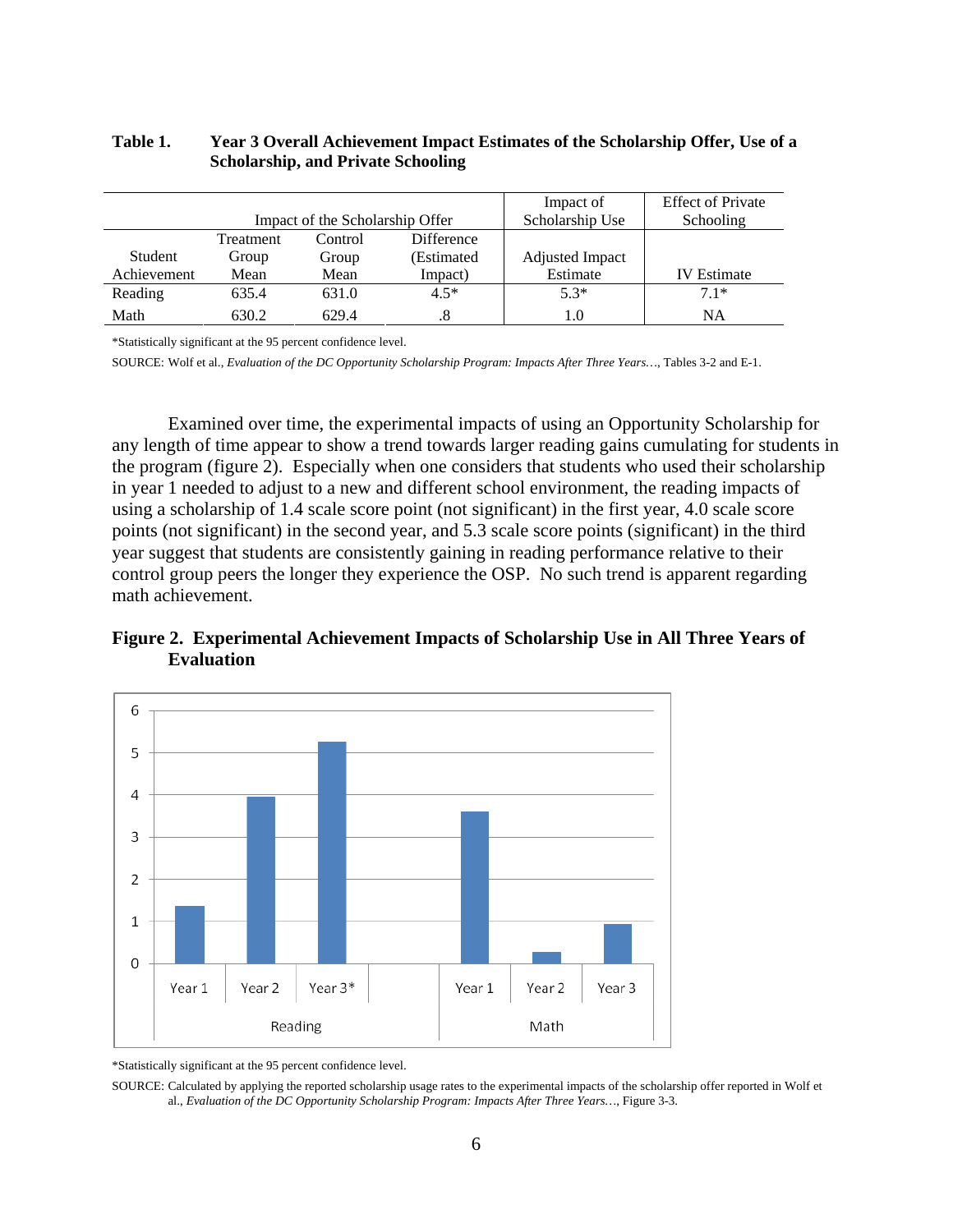In sum, the OSP generated clear achievement gains in reading after three years but no discernible impacts in math.

#### **Were There Any Subgroup Differences?**

<u>.</u>

Several commentators on the DC OSP evaluation have made strong claims that certain subgroups of participants experienced benefits from the program treatment that were significantly different than those of other subgroups of participants. Martin Carnoy states that "the treated students in Cohort 1 were concentrated in middle schools and the effect on their reading score was significantly higher than for treated students in Cohort 2."<sup>[5](#page-6-0)</sup> Henry Levin asserts that "the evaluators found that receiving a voucher resulted in no advantage in math or reading test scores for either [low achievers or students from SINI schools]."[6](#page-6-1)

The actual results of the evaluation provide no scientific basis for such claims that students with certain characteristics experienced benefits from the voucher treatment that differed from students without those characteristics. The impact of the program on the reading achievement of Cohort 1 students was not significantly different than the impact of the program on the reading achievement of Cohort 2 students, Carnoy's claim notwithstanding. Low achievers and applicants from SINI schools did not experience significantly different reading gains from the program than high achievers and non-SINI applicants, contrary to Levin's insinuation that they had. In statistical parlance, the interaction between the treatment impact and being a member of any of the subgroups examined was never, itself, statistically significant. These commentators took a set of subgroup results in which some (but not all) treatment subgroups demonstrated statistically significant reading achievement *differences from their comparable control subgroups* and mischaracterized it as proving that some subgroups of treatment students benefited academically from the program but others did not.

 A hypothetical example from the field of public opinion will help make this subtle point clearer. Suppose a national poll found that the Democrat candidate for President was preferred by 54 percent of likely voters but the Republican candidate was preferred by only 46 percent of them. With a large enough sample of, say 1,000 respondents, that difference of 8 percentage points would be outside of the margin of error of plus or minus 3 percentage points and the pollsters would say that the nation as a whole prefers the Democrat candidate to the Republican candidate. Suppose that results were also presented by gender, and the Democrat held a 57-43 edge among women and a 52-48 advantage among men. Such a subgroup analysis of poll results would produce a higher margin of error, say plus or minus 7 percentile points, meaning that the advantage of the Democrat among women is statistically significant at the subgroup level whereas his advantage among men represents a statistical dead heat. The Democrat's 14 point advantage among women, itself, would not likely be significantly different, in the statistical sense, from his 4 point advantage among men.

<span id="page-6-0"></span><sup>5</sup> Martin Carnoy, "Review of *Evaluation of the DC Opportunity Scholarship Program: Impacts After Three Years*," Boulder and Tempe: Think Tank Review Project, 2009, p. 4.

<span id="page-6-1"></span><sup>&</sup>lt;sup>6</sup> Henry Levin, "Can Educational Vouchers Solve the Problem of Low Achievement in Washington DC? Results of a Three Year Experiment," Press release of the National Center for the Study of Privatization in Education, Teachers College, New York, NY, received April 17, 2009.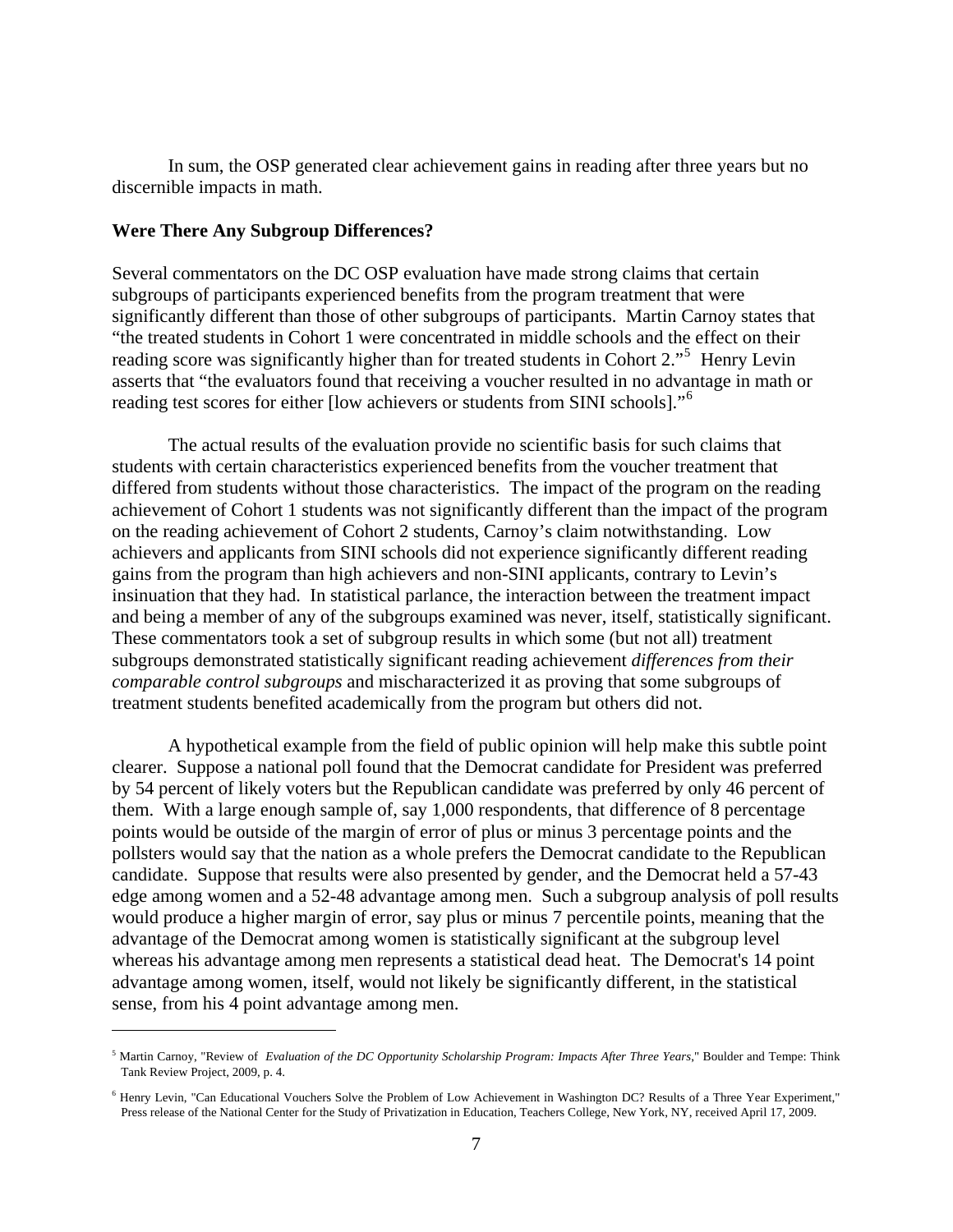The correct interpretation of these polling results would be that the nation as a whole prefers the Democrat candidate, that the preference for the Democrat is not necessarily higher among women than it is among men, but that the preference is sufficiently large among women alone that it is statistically significant even at the subgroup level. Carnoy and Levin, in contrast, would say incorrectly that the Democrat's advantage over his rival is significantly larger among women than among men and that women are the sole source of the Democrat's overall edge in popularity -- claims that would undoubtedly cheer the beleaguered Republican candidate but would have no scientific merit.

 From a scientific standpoint, three conclusions are valid about the achievement results in reading from the year 3 impact evaluation of the OSP:

- 1. That it improved the reading achievement of the treatment group students overall;
- 2. That overall reading gains from the program were not significantly different across the various subgroups examined;
- 3. That certain subgroups of students did demonstrate statistically significant reading impacts from the program even at the smaller subgroup level of analysis.

Any other interpretations of those results, such as that some types of students benefited more in reading from the voucher program than other types of students, or that some student subgroups didn't benefit at all from the program, are mere speculation wholly divorced from the scientific evidence in the rigorous evaluation.

 Why examine distinct achievement impacts at the subgroup level, if the evidence indicates only an overall reading gain for the entire sample? The reasons are that Congress mandated an analysis of subgroup impacts, at least for SINI and non-SINI students, and because analyses at the subgroup level can yield more specific information about the size of achievement gains for certain types of students, so long as those specific results are interpreted properly.

 Such subgroup analyses require that evaluators carve up the overall study sample into smaller constituent parts. As a result, less data inform each impact estimate, making them less precise and therefore less likely to identify statistically significant impacts. In addition, evaluating the impact of a program on different sub-groupings of participants requires multiple significance tests, any one of which, at the 95 percent confidence level, has about a 5 percent chance of being a false discovery. With each subgroup impact examined, the risk of at least one false discovery increases somewhat. The impact evaluation conducted statistical tests to determine which subgroup findings could be false discoveries. As a result, three types of findings emerge from the subgroup analysis in the evaluation: findings that are clearly statistically significant, findings that are statistically significant with reservations (because "false discovery" could not be ruled out), and findings that are not statistically significant.

 When examined as separate subgroups, three types of students clearly experienced significant reading impacts as a result of three years in the OSP (table 2). Public school students who were not attending schools in need of improvement prior to entering the program gained an average of 6.6 scale score points in reading if in the treatment group, 7.7 scale score points from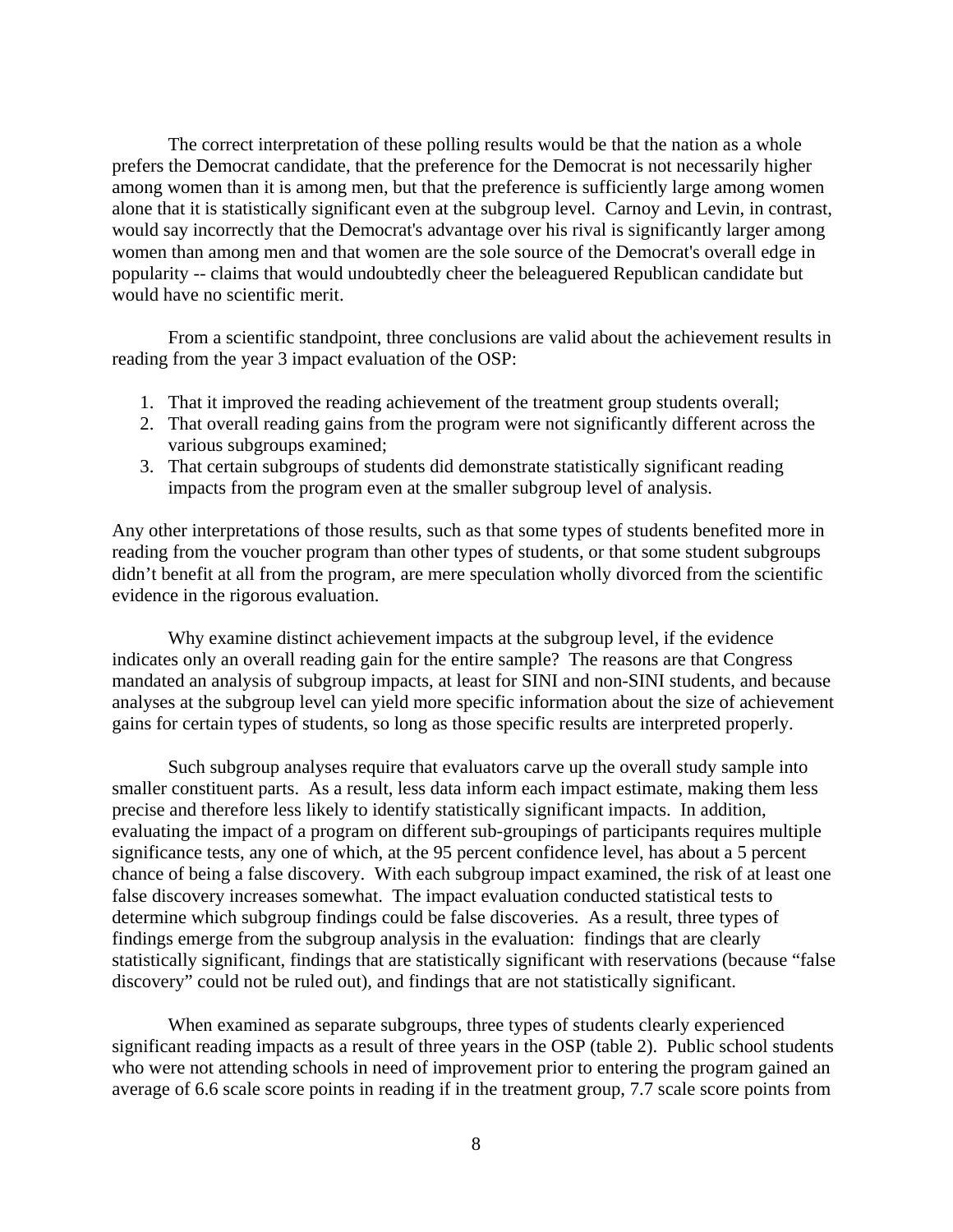using a scholarship, and 10.3 scale score points from private schooling. Students in the higher two-thirds of the performance distribution, whose average reading test score was at the  $37<sup>th</sup>$ National Percentile Rank at baseline, gained 5.5, 6.2, and 9.5 scale score points in reading achievement from the scholarship offer, scholarship use, and private schooling respectively. Students entering K-8 at baseline, where slots were plentiful in a wide variety of participating private schools, gained 5.2, 6.0, and 8.3 scale score points in reading from the scholarship offer, scholarship use, and private schooling after three years. These impact estimates were statistically significant and remained so after adjustments for multiple comparisons.

 Two other individual subgroups of students demonstrated reading impacts from the program that were not as robust. Female students gained an average of 5.1 scale score points in reading from the scholarship offer, 5.9 scale score points from using a scholarship, and 6.1 scale score points from private schooling. Students in Cohort  $1 -$  the eager "first movers" into the program – gained 8.7, 11.7, and 15.8 scale score points in reading from the scholarship offer, scholarship use, and private schooling respectively. However, the estimation of the private schooling effect was not statistically significant and statistical tests indicated that the impacts of the scholarship offer and scholarship use could have been false discoveries for both of these subgroups.

Reading impacts for the other five subgroups examined individually – applicants from schools in need of improvement (i.e. SINI), students in the lower one-third of the performance distribution at baseline, males, students entering high school grades at baseline, and students in Cohort 2 – were not statistically significant after three years. This does not mean that those subgroups of students did not benefit from the program, as research results never prove a negative, but it does mean that reading gains were not clearly evident at the subgroup level for those types of students. The fact that significant reading impacts were not observed for the subgroup of SINI students is noteworthy, since Congress designated SINI students as the highest service priority for the program. Math impacts were not statistically significant for any of the 10 subgroups examined.

|                       |                                 |         |            | Impact of       | <b>Effect of Private</b> |
|-----------------------|---------------------------------|---------|------------|-----------------|--------------------------|
|                       | Impact of the Scholarship Offer |         |            | Scholarship Use | Schooling                |
|                       | Treatment                       | Control | Difference |                 |                          |
| Student               | Group                           | Group   | (Estimated | Adjusted Impact |                          |
| Achievement           | Mean                            | Mean    | Impact)    | Estimate        | <b>IV</b> Estimate       |
| SINI never            | 625.3                           | 618.7   | $6.6**$    | $77**$          | $10.3*$                  |
| Higher<br>performance | 644.7                           | 639.3   | $5.5*$     | $6.2*$          | $9.5*$                   |
| Female                | 639.3                           | 634.2   | $5.1*$     | $5.8*$          | 6.1                      |
| $K-8$                 | 627.3                           | 622.1   | $5.2**$    | $6.0**$         | $8.3*$                   |
| Cohort 1              | 672.9                           | 664.2   | $8.7*$     | $11.7*$         | 15.8                     |

#### **Table 2. Year 3 Subgroup Achievement Impact Estimates of the Scholarship Offer, Use of a Scholarship, and Private Schooling**

\*Statistically significant at the 95 percent confidence level. Subgroup results in italics were not statistically significant after adjustments for multiple comparisons.

SOURCE: Wolf et al., *Evaluation of the DC Opportunity Scholarship Program: Impacts After Three Years…*, Tables 3-3 and E-1.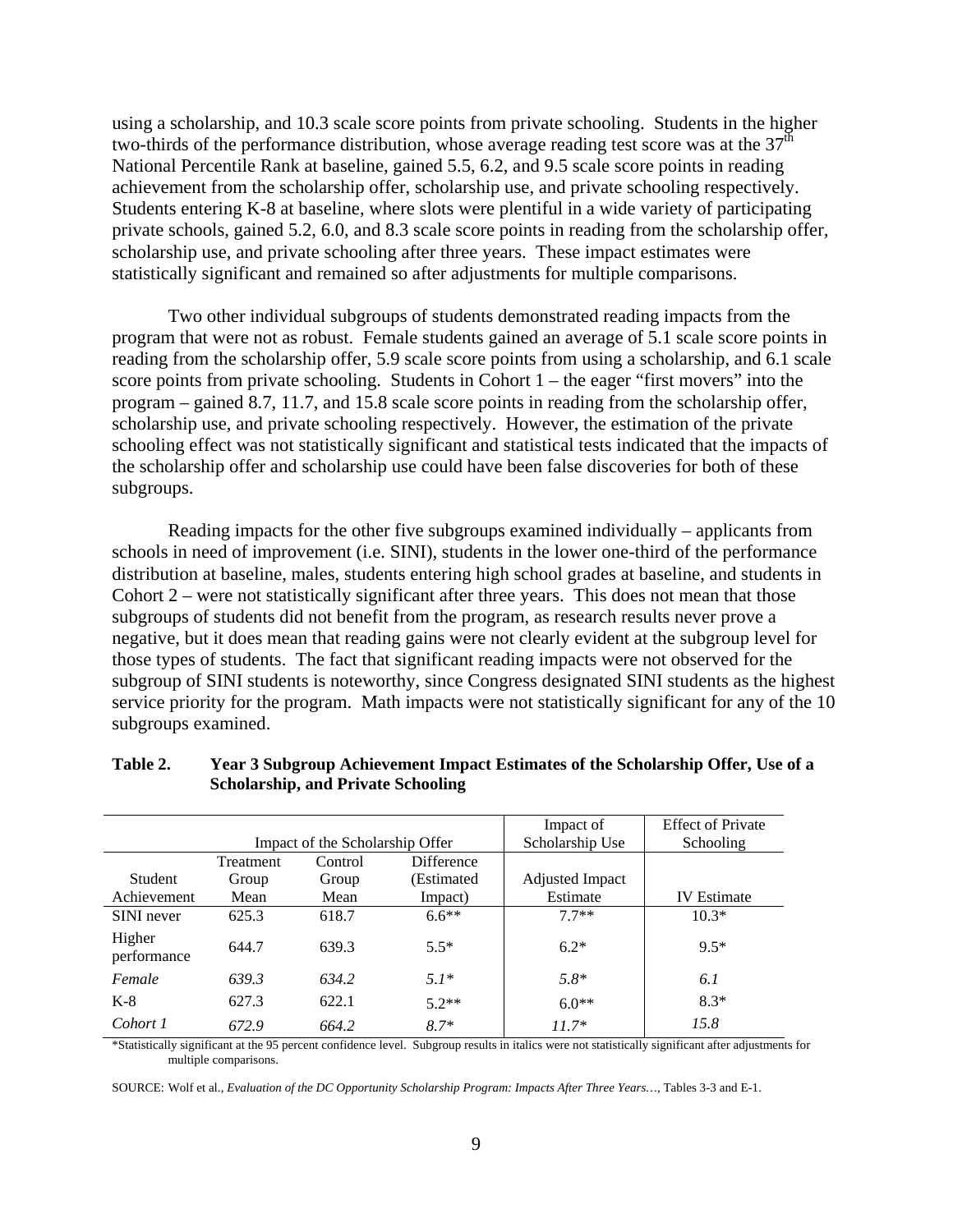## **Overall Impacts on Parent and Student Satisfaction**

Whenever school choice researchers have asked about satisfaction with schools, parents who were given the chance to select their child's school have reported much higher levels of satisfaction. Students themselves, for any number of possible reasons, have rarely described themselves as more satisfied with the new schools chosen by their parents. The year 3 satisfaction results from the OSP evaluation fit this pattern of previous studies. The proportion of parents who assigned a high grade of A or B to their child's school was 11 percentile points higher if they were in the treatment group, 12 percentile points higher if their child actually used a scholarship, and 21 percentiles higher if they were attending private school in year 3 of the study. Parents also were significantly more confident of the safety of their children in school if they had been awarded an Opportunity Scholarship. Students in grades 4-12, when asked similar questions, were no more likely to be satisfied with their school or describe it as safe if they were in the treatment compared to the control group.

 Additional evidence of parental satisfaction with the OSP comes from the series of focus groups conducted independently of the congressionally mandated evaluation. One parent was satisfied with the expanded freedom inherent in school choice:

"[The OSP] gives me the choice to, freedom to attend other schools than D.C. public schools….I just didn't feel that I wanted to put him in DC public school and I had the opportunity to take one of the scholarships, so, therefore, I can afford it and I'm glad that I did do that." (Cohort 1 Elementary School Parent, Spring  $2008$ <sup>[7](#page-9-0)</sup>

Another parent with two children in the OSP may have hinted at a reason achievement impacts were observed specifically in reading:

"They really excel at this program, 'cause I know for a fact they would never have received this kind of education at a public school….I listen to them when they talk, and what they are saying, and they articulate better than I do, and I know it's because of the school, and I like that about them, and I'm proud of them." (Cohort 1 Elementary School Parent, Spring 200[8](#page-9-1))<sup>8</sup>

These parents of OSP students clearly see their families as having benefited from this program.

## **Interpreting the Findings**

What does this pattern of results suggest about the effectiveness of the OSP? Any answer to that question is bound to be somewhat subjective, so I think the best way to begin is to compare the achievement impacts from the OSP with those from randomized control trials of other education programs.

 $\overline{a}$ 

<span id="page-9-0"></span><sup>7</sup> Thomas Stewart, Patrick Wolf, Stephen Q. Cornman, Kenann McKenzie-Thompson, and Jonathan Butcher, *Family Reflections on the District of Columbia Opportunity Scholarship Program*, Report of the School Choice Demonstration Project, University of Arkansas, Fayetteville, AR, January 2009, p. 32, available at [http://www.uaedreform.org/SCDP/DC\\_Research/2009\\_Final.pdf](http://www.uaedreform.org/SCDP/DC_Research/2009_Final.pdf)

<span id="page-9-1"></span><sup>8</sup> Ibid., p. 33.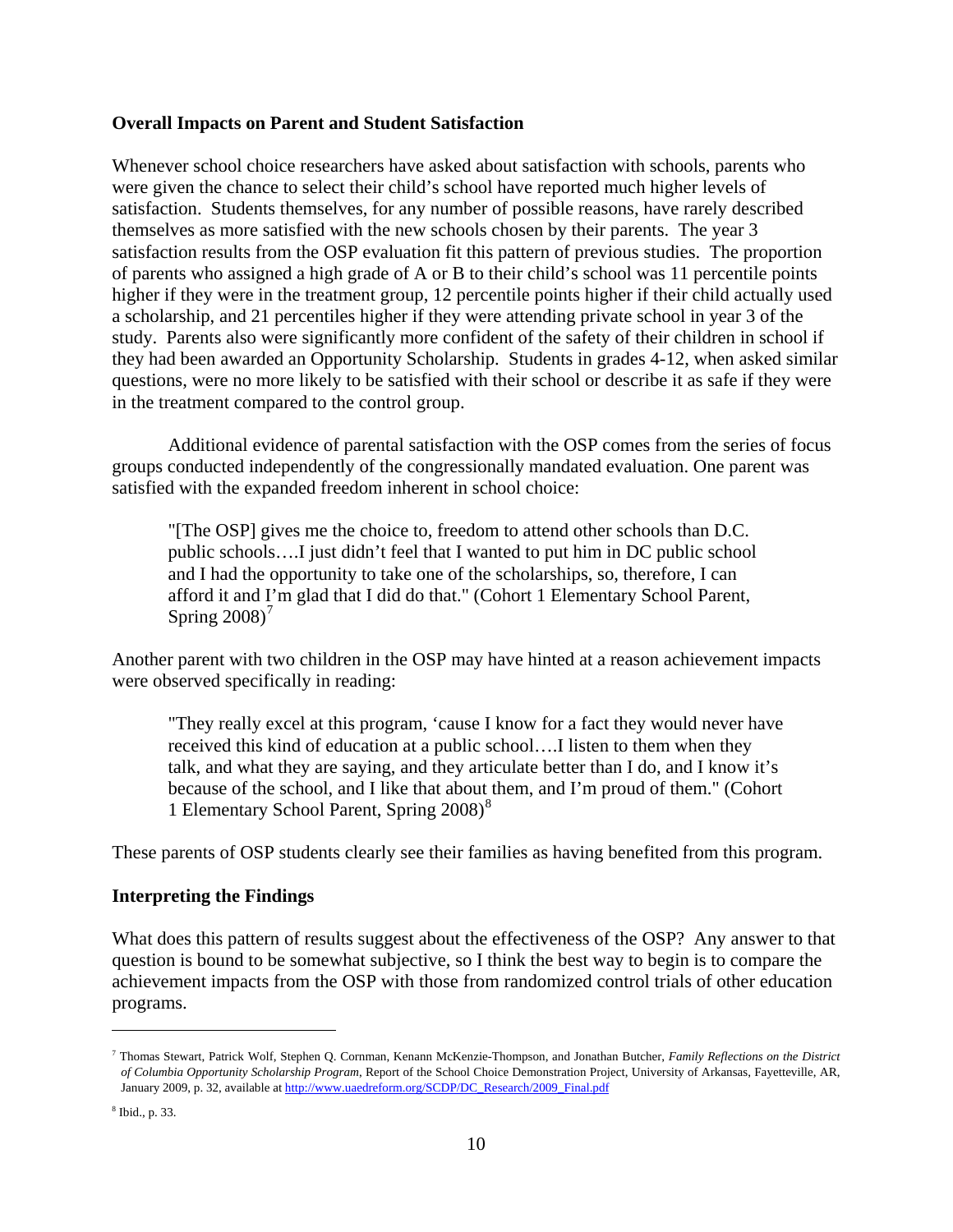The National Center for Educational Evaluation (NCEE) at the Institute of Education Sciences has released the results of 11 studies that, like this one, employ the methodological rigor of random assignment to treatment and control groups. The DC OSP evaluation is one of only three of these 11 NCEE studies to report overall statistically significant positive achievement impacts in either reading or math (table 3). The other two discreet federal education programs which have been confirmed to deliver overall achievement impacts are Enhanced Reading Opportunities and After-School Programs and Enhanced Academic Instruction. The size of the reading gain from Enhanced Reading Opportunities is 40 percent smaller than, and the math gain from After School Programs is less than half of, the reading gain from the DC OSP, which has shown the largest statistically significant impact of any NCEE experimental study.

 Six other education programs -- covering approaches such as student mentoring, Reading First, classroom interventions in Even Start, alternative teacher certification, initial teacher training, and professional development -- have not demonstrated statistically significant achievement impacts overall. Two programs demonstrated a mix of non-significant and negative impacts on achievement. Several of these education programs have only been evaluated for one or two years, and could show significant achievement impacts in subsequent reports. The larger point is that many federal education programs targeted at disadvantaged students are now the subjects of rigorous evaluations. Most of these programs have yet to demonstrate the ability to move disadvantaged students to significantly higher levels of academic achievement. In my opinion, by demonstrating statistically significant impacts overall in reading based on an experimental evaluation, the DC OSP has met a tough standard for efficacy in serving lowincome inner-city students.

At the same time, the fact that students who had been attending public schools in need of improvement (SINI), as a distinct subgroup, have yet to show significant gains from the program should not be ignored. The SINI students were designated by Congress as a service priority for the program. The data suggest that, as a subgroup, SINI students thus far are no better or worse off academically if they were offered a scholarship. It also is important to repeat that the statistically significant OSP gains, overall and for half of the subgroups, thus far have been limited to reading. Although significant gains were observed for two subgroups in math after one year, statistical tests suggested they might be false discoveries and no significant math impacts have been detected since.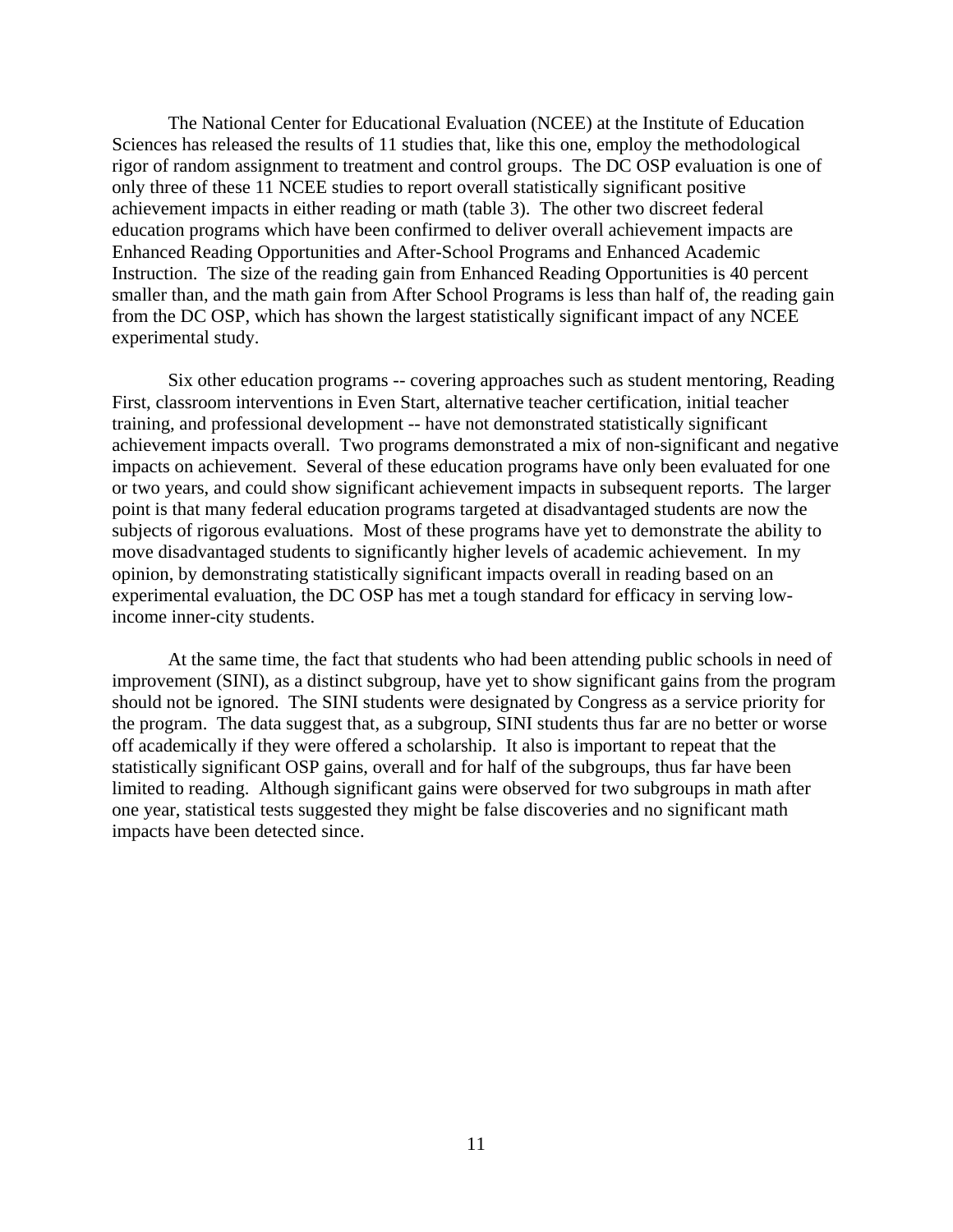# **Table 3. NCEE Intervention Studies in Order of Significance of Achievement Impacts, May 2009**

| <b>NCEE Single Intervention Study</b>  | <b>Overall Significant Impact</b>   | <b>Partial or Subgroup Sig. Impact</b>     |  |
|----------------------------------------|-------------------------------------|--------------------------------------------|--|
| 1 DC Opportunity Scholarship           | positive (reading), no effect       | some positive subgroups, some<br>no effect |  |
| Program                                | (math) (3 years)                    |                                            |  |
|                                        | <b>Effect size = 0.13 (reading)</b> |                                            |  |
| 2 Enhanced Reading                     | positive (1 year)                   | some positive subgroups, some              |  |
| Opportunities                          | Effect size = 0.08 (reading)        | no effect                                  |  |
| 3 After-School Programs and            | positive (math), no effect          |                                            |  |
| <b>Enhanced Academic Instruction</b>   | (reading) (1 year)                  | n/a                                        |  |
|                                        | Effect size = $0.06$ (math)         |                                            |  |
| 4 Student Mentoring                    | no effect                           | some positive subgroups, some              |  |
| Program                                |                                     | no effect                                  |  |
| 5 Reading First                        | no effect (3 years)                 | improvements in student                    |  |
|                                        |                                     | decoding skills                            |  |
| 6 Classroom Literacy                   |                                     | improvements in parenting skills           |  |
| <b>Interventions and Outcomes</b>      | no effect (literacy measures)       | and children's social skills               |  |
| in Even Start                          |                                     |                                            |  |
| 7 Teacher Certification Routes         | no effect                           | n/a                                        |  |
| 8 Comprehensive Elementary             | no effect (student achievement,     |                                            |  |
| <b>Teacher Induction</b>               | teachers' practices, or teacher     | n/a                                        |  |
|                                        | retention rates)                    |                                            |  |
| 9 Professional Development             | no effect (test scores)             | no subgroup effects                        |  |
| <b>Interventions for Early Reading</b> |                                     |                                            |  |
| 10 Impact of Selective                 |                                     | Some no subgroup effects, some             |  |
| Supplemental Curricula on              | 3 no effect, 1 negative (1 year)    |                                            |  |
| <b>Reading Comprehension</b>           |                                     | negative                                   |  |
| 11 Closing the Gap Impacts on          | 2 no effect (3rd reading & math),   |                                            |  |
| Reading (Title I)                      | 2 negative (5th reading & math)     | some positive subgroups, some<br>no effect |  |
|                                        | $(1$ year)                          |                                            |  |
| <b>Totals:</b>                         | 1 positive, 2 some positive/        |                                            |  |
|                                        | some no effect, 6 no effect, 2      |                                            |  |
|                                        | some no effect/some neg.            |                                            |  |

SOURCE: Calculated from review of the most recent evaluation reports where interventions were compared to a control group (see [http://ies.ed.gov/ncee/pubs/\)](http://ies.ed.gov/ncee/pubs/). Evaluations that merely compared interventions to each other are excluded.

 How large are the statistically significant reading gains observed in the OSP overall and for half of the subgroups after three years? The magnitude of the gains may lie in the eyes of the beholder. One constructive way to view achievement gains, however, is in terms of additional months of instruction. The overall gains from the OSP observed after three years mean that members of the control group, who represent what scholarship students would have experienced absent the program, would need to remain in school an extra 3.7 months on average to catch up to the level of reading achievement obtained by scholarship users (table 4). When the IV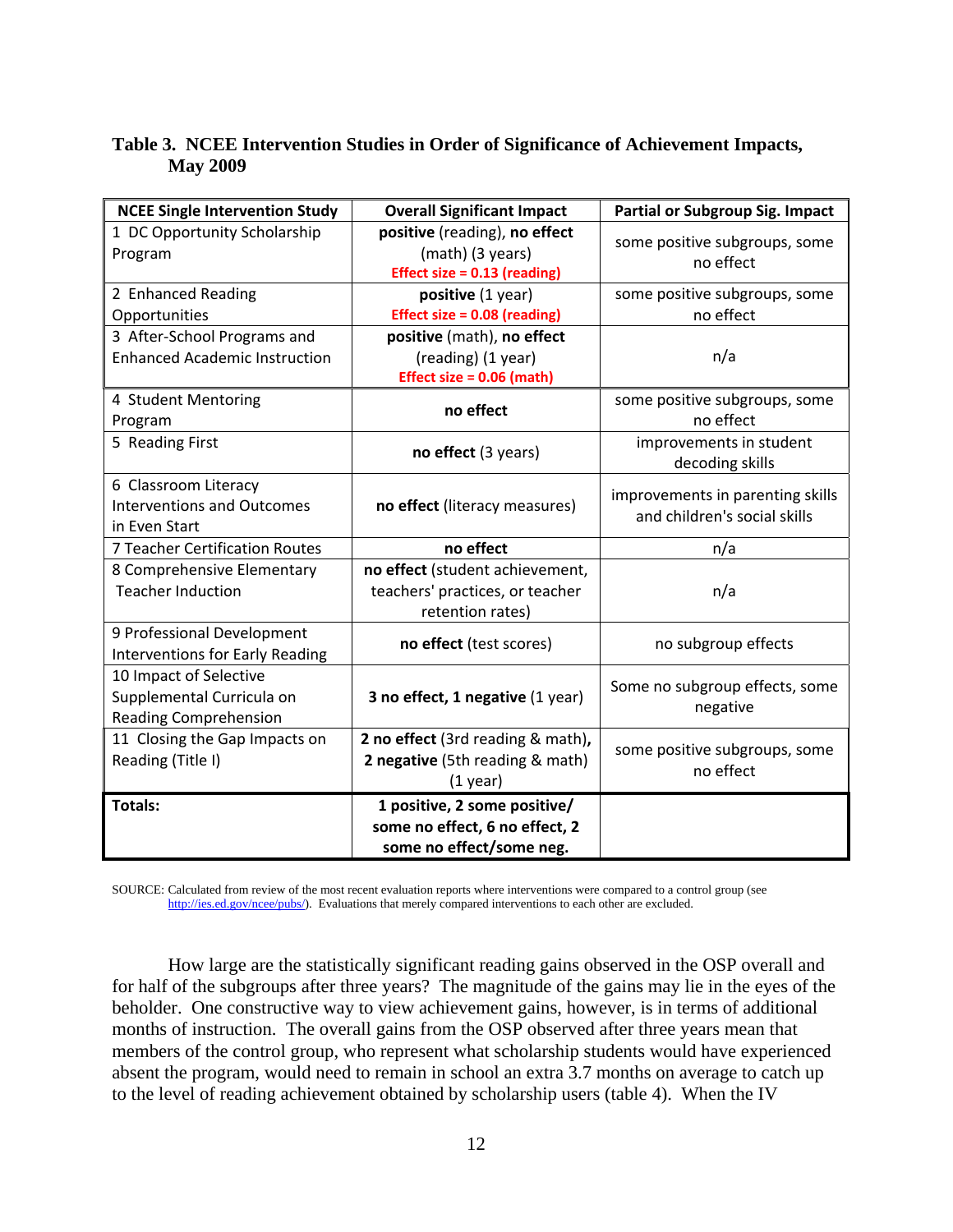procedure is used to adjust for control group students attending private schools, we see that private schooling added nearly 5 months of achievement to the reading skills of students over the three years of the study.

|                                 | Months of Schooling                |                              |                                       |  |  |
|---------------------------------|------------------------------------|------------------------------|---------------------------------------|--|--|
| Student Achievement:<br>Reading | Impact of the<br>Scholarship Offer | Impact of Scholarship<br>Use | <b>Effect of Private</b><br>Schooling |  |  |
| Full sample                     | 3.1                                | 3.7                          | 5.0                                   |  |  |
| SINI never                      | 4.1                                | 4.9                          | 6.5                                   |  |  |
| Higher performance              | 4.0                                | 4.6                          | 7.0                                   |  |  |
| Female                          | 3.1                                | 3.6                          | 3.7                                   |  |  |
| $K-8$                           | 2.9                                | 3.3                          | 4.6                                   |  |  |
| Cohort 1                        | 14. I                              | 18.9                         | 25.5                                  |  |  |

## **Table 4. Estimated Impacts in Months of Schooling of the Scholarship Offer, Use of a Scholarship, and Private Schooling for Statistically Significant Reading Impacts After 3 Years**

Subgroup results in italics were not statistically significant after adjustments for multiple comparisons.

SOURCE: Wolf et al., *Evaluation of the DC Opportunity Scholarship Program: Impacts After Three Years…*, Table 3-4.

 At the subgroup level, private schooling increased the reading achievement of Cohort 1 students by over 25 months, though that result for this relatively small subgroup of students is not very robust and should be interpreted with caution. Female students gained 3.7 months (also not very robust), K-8 students 4.6 months, applicants from non-SINI schools 6.5 months, and higher baseline performers 7 months of reading, respectively, due to the private schooling opportunities made possible by the OSP.

If these trends were to continue over the entire educational experience of a typical treatment student who entered the program in Kindergarten, my calculation is that the student would be reading two-and-a-half years ahead of her peers in the control group who did not receive an Opportunity Scholarship by the time she graduated from high school. The reading gains from private schooling demonstrated by OSP students after three years are equivalent to about one-quarter of the notorious Black-White achievement gap. Although it is mere speculation at this point whether the impacts we have observed will continue at these levels, over 13 years of K-12 education, similar results would eliminate the racial gap in reading performance entirely.

#### **Future Research**

The current rigorous evaluation of the DC Opportunity Scholarship Program makes important contributions to our understanding of the effects of voucher programs and of private school attendance. However, there is much more that could be learned from the OSP – either through new data collection or even new analyses of what we have already obtained. The most important questions that remain to be explored include: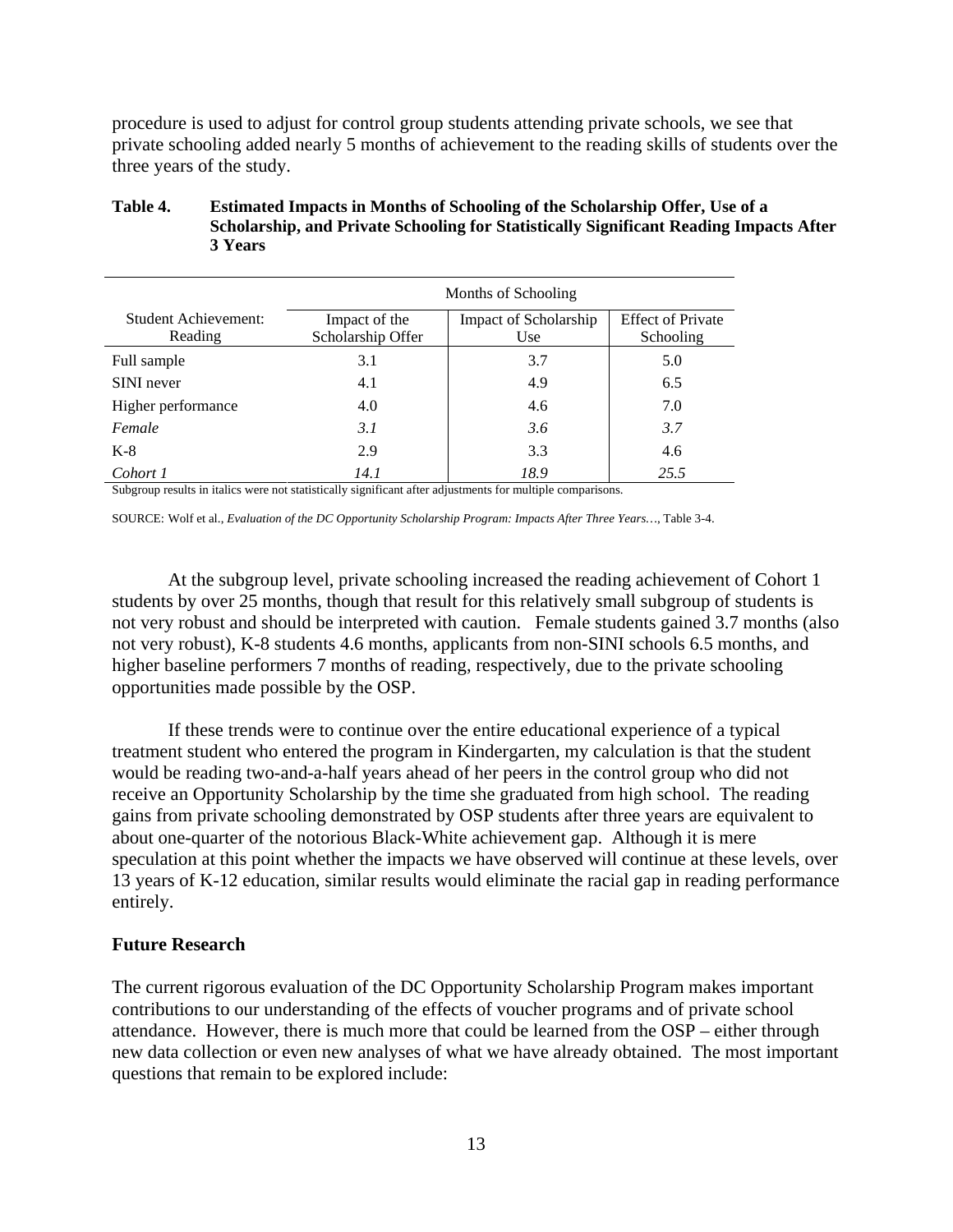# *1. What are the impacts of the program after four or five years of participation?*

The research team is well along in the process of collecting follow-up data from Cohort 1 after five years and Cohort 2 after four years since students were randomly assigned to the treatment and control groups. Analysis of those data will indicate if the achievement impacts observed for the OSP students after three years grow or fade, and will be an important topic of our final evaluation report, planned for release next spring.

# *2. Does the OSP improve high school graduation and college enrollment rates?*

Unlike many other scholarship programs, the OSP enrolled older students (beyond grade 6). Although in our final report next year we will estimate the impacts of the program on educational attainment, only a relatively small proportion of students are old enough to be included in that analysis. In the coming years, there will be a substantial group of OSP students of high school age or older. Recent studies of charter schools suggest that their biggest impact may be on educational attainment.<sup>[9](#page-13-0)</sup> It is important to know whether or not voucher programs have the same effects.

# *3. How do participating private schools differ from the public school students would have attended?*

The current evaluation is not the first to find academic benefits for students who use scholarships, but none have been able to adequately explore – much less determine empirically – why or how these impacts happen. There are many hypotheses: better instruction, better peer group of students, higher expectations set, more discipline, a smaller more nurturing school community, greater parent involvement. We surveyed parents, students, and public and private school principals about these school characteristics, but because of resource and time constraints, have only begun to tap the surface of examining the environments and organization of the two types of schools. Such an investigation would likely require site visits, classroom observations, and surveys of teachers of students in the impact sample, which all have been beyond the scope of the current federal evaluation.

## *4. Who participates in the OSP and who drops out?*

1

We have learned that, by year 3, almost half of the students who received an OSP scholarship have graded out (graduated from high school), earned out (change in family income makes them ineligible), moved out of the District, or left the program for other reasons. It would be possible to use the current evaluation data to explore what types of students initially applied to the program, how and why students move in and out of scholarship use and private school enrollment, and how these patterns relate to program impacts. This information might help organizations that run voucher or private school scholarship programs identify students who might need additional programmatic supports and what types of supports might be helpful.

<span id="page-13-0"></span><sup>9</sup> Ron Zimmer, Brian Gill, Kevin Booker, Stephane Lavertu, Tim R. Sass, John Witte, *Charter Schools in Eight States: Effects on Achievement, Attainment, Integration, and Competition*, Santa Monica, CA: The RAND Corporation, 2009, available at [http://www.rand.org/pubs/monographs/2009/RAND\\_MG869.pdf](http://www.rand.org/pubs/monographs/2009/RAND_MG869.pdf)